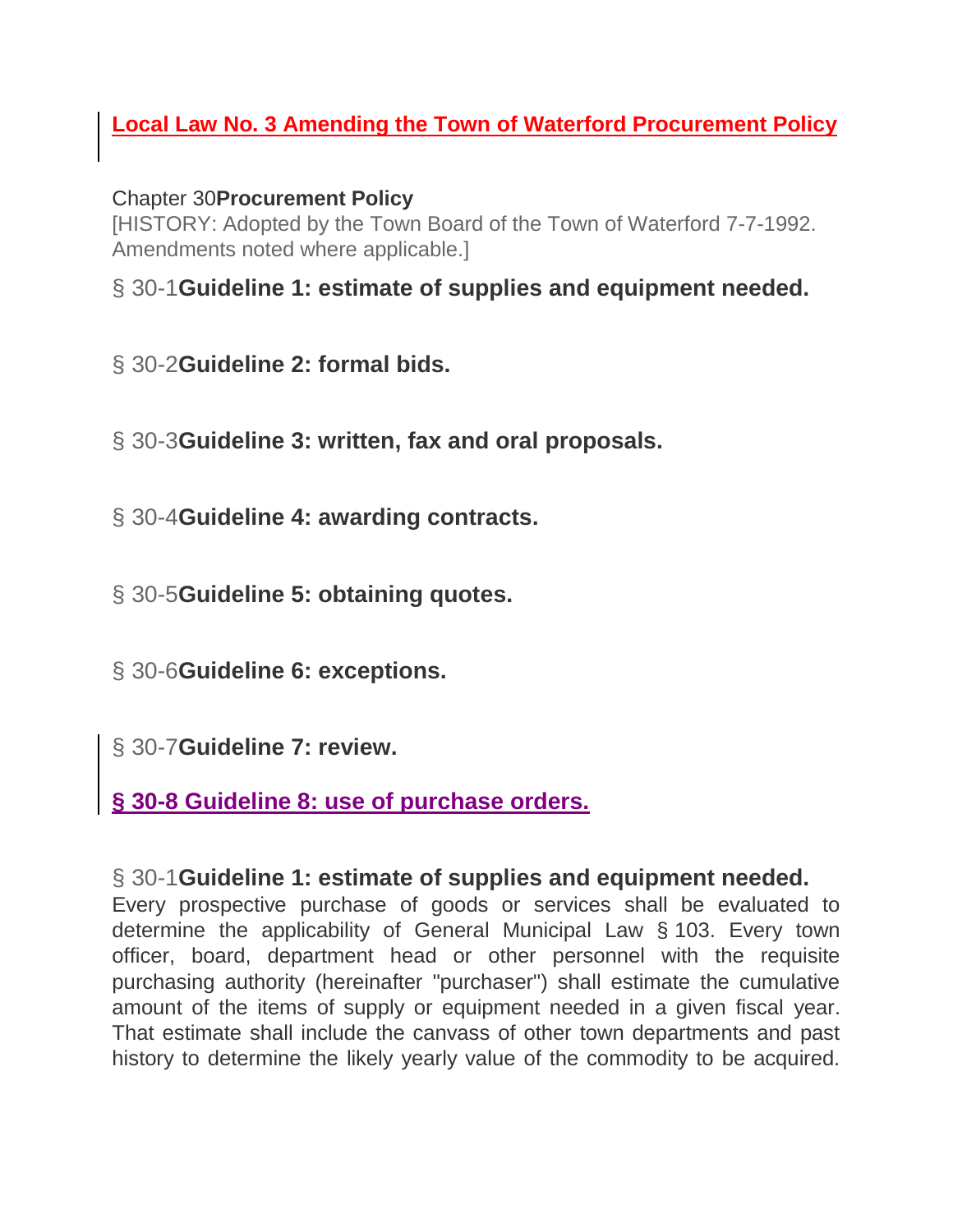The information gathered and conclusions reached shall be documented and kept with the file or other documents supporting the purchase activity.

## § 30-2**[Guideline 2: formal bids.](https://ecode360.com/13677656#13677658)**

All purchases of supplies or equipment which will exceed \$10,000 \$20,000 in the fiscal year or public works contracts over \$20,000 \$35,000 shall be formally bid pursuant to General Municipal Law § 103.

## § 30-3**[Guideline 3: written, fax and oral proposals.](https://ecode360.com/13677656#13677659)**

# **[A.](https://ecode360.com/13677660#13677660)**

All estimated purchases of:

## **[\(1\)](https://ecode360.com/13677661#13677661)**

Less than  $$10,000$  \$20,000 but greater than  $$3,000$  \$5,000 require a written request for a proposal (RFP) and written/fax quotes from three vendors.

## **[\(2\)](https://ecode360.com/13677662#13677662)**

Less than \$3,000 \$5,000 but greater than \$1,000 require an oral request for the goods and oral/fax/email quotes from two vendors.

## **[\(3\)](https://ecode360.com/13677663#13677663)**

Less than \$1,000 greater than \$250 are left to the discretion of the purchaser.

## **[B.](https://ecode360.com/13677664#13677664)**

All estimated public works contracts of:

### **[\(1\)](https://ecode360.com/13677665#13677665)**

Less than \$20,000 \$35,000 but greater than \$10,000 require a written request for proposal (RFP) and fax/email proposals from three contractors.

## **[\(2\)](https://ecode360.com/13677666#13677666)**

Less than \$10,000 but greater than  $$3,000$  \$1,000 require a written RFP and fax proposals written quotes from two contractors.

### **[\(3\)](https://ecode360.com/13677667#13677667)**

Less than \$3,000 \$1,000 but greater than \$500 are left to the discretion of the purchaser.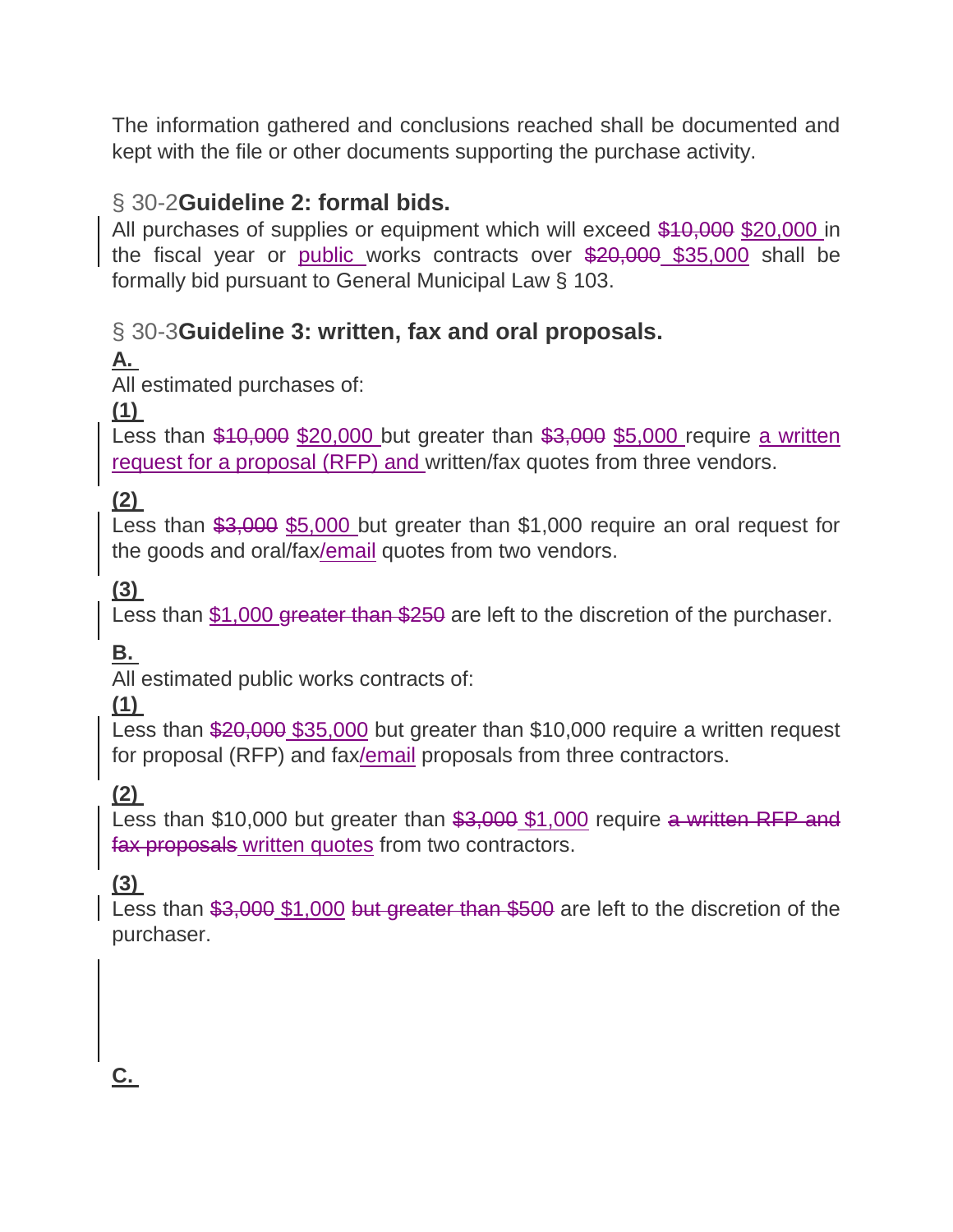Any written RFP shall describe the desired goods, quantity and the particulars of delivery. The purchaser shall compile a list of all vendors from whom written/fax/oral quotes have been requested and the written/fax/oral quotes offered.

## **[D.](https://ecode360.com/13677669#13677669)**

All information gathered in complying with the procedures of this guideline shall be preserved and filed with the documentation supporting the subsequent purchase or public works contract.

### § 30-4**[Guideline 4: awarding contracts.](https://ecode360.com/13677656#13677670)**

The lowest responsible proposal or quote shall be awarded the purchase or public works contract unless the purchaser prepares a written justification providing reasons why it is in the best interest of the town and its taxpayers to make an award to other than the low bidder. If a bidder is not deemed responsible, facts supporting the judgment shall also be documented and filed with the record supporting the procurement.

### § 30-5**[Guideline 5: obtaining quotes.](https://ecode360.com/13677656#13677671)**

A good-faith effort shall be made to obtain the required number of quotations. If the purchaser is unable to obtain the required number of proposals or quotations, the purchaser shall document the attempt made at obtaining the proposals. In no event shall the inability to obtain the proposals or quotes be a bar to the procurement.

### § 30-6**[Guideline 6: exceptions.](https://ecode360.com/13677656#13677672)**

Except when directed by the Town Board, no solicitation of written proposals or quotations shall be required under the following circumstances:

### **[A.](https://ecode360.com/13677673#13677673)**

Acquisition of professional services. or services requiring special or technical skill, training or expertise.

#### **[B.](https://ecode360.com/13677674#13677674)**

Emergencies. Emergency purchases pursuant to § 103(4) of General Municipal Law.

## **[C.](https://ecode360.com/13677675#13677675)**

Sole-source situations.

## **[D.](https://ecode360.com/13677676#13677676)**